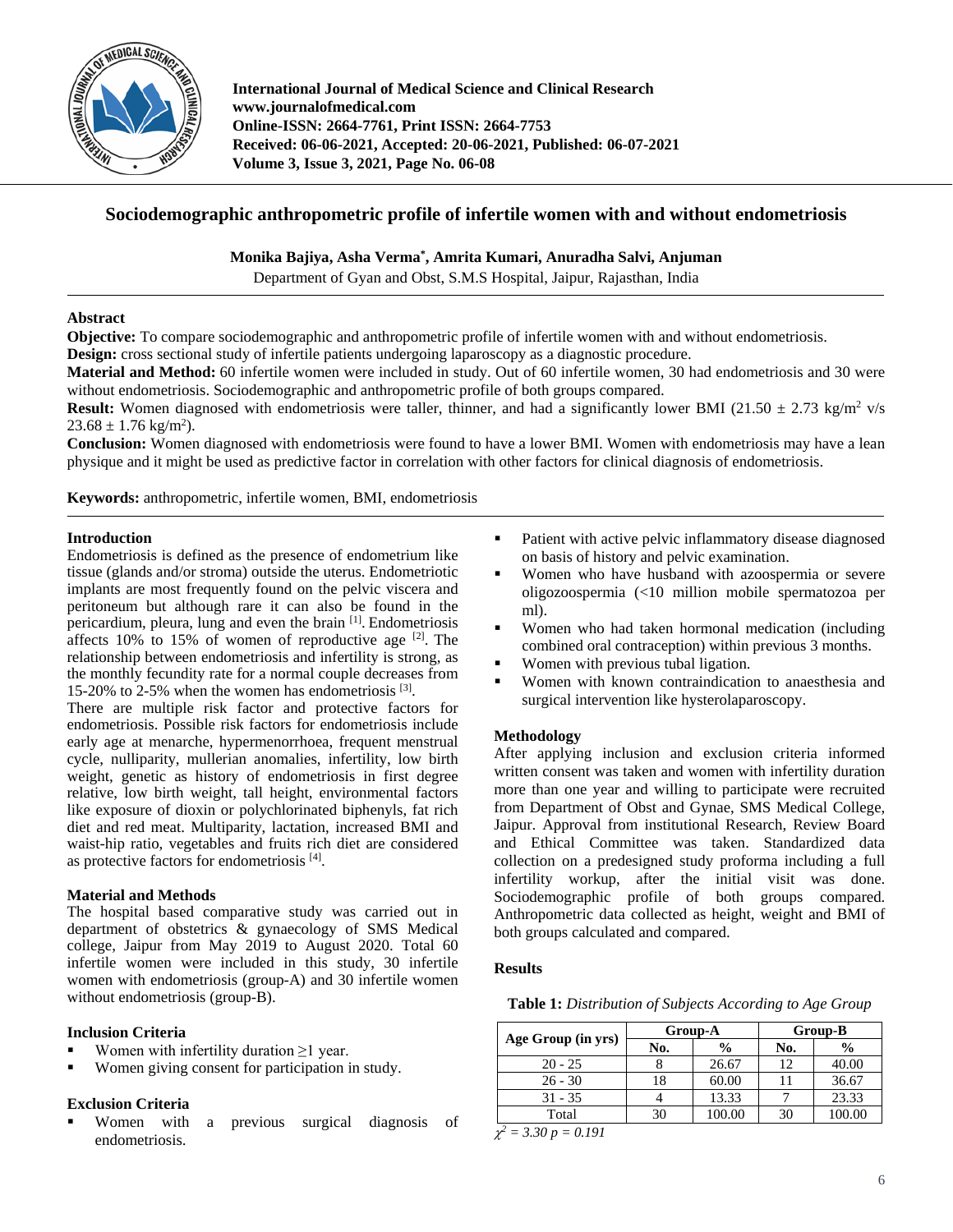In our study maximum number i.e. 18 (60%) patients in Group-A were in age group 26-30 yrs followed by 8 (26.67%) in age group 20-25 yrs. In Group-B majority i.e. 12 (40.00%) patients were in age group 20-25 yrs.

**Table 2:** Distribution of Subjects According to Mean Age

**Group Group-A Group-B P-value** Mean Age (in yrs)  $\begin{array}{|c|c|c|c|c|c|} \hline 26.07 \pm 3.20 & 25.50 \pm 3.90 & 0.541 \hline \end{array}$ Mean age in Group–A was  $26.07 \pm 3.20$  yrs and in Group-B was  $25.50 \pm 3.90$  yrs.

**Table 3:** *Distribution of Subjects According to Religion*

| Group-A |               | Group-B |               |  |
|---------|---------------|---------|---------------|--|
| No.     | $\frac{0}{0}$ | No.     | $\frac{0}{0}$ |  |
|         | 83.33         |         | 83.33         |  |
|         | 16.67         |         | 16.67         |  |
|         | 100.00        |         | 100.00        |  |
|         |               |         |               |  |

 $\chi^2 = 0.00 p = 0.99$ 

In our study population maximum number of cases in both groups were Hindus (83.33%).

**Table 4:** *Distribution of Subjects According to Residence*

| <b>Residence</b>          | Group-A |               | Group-B |               |
|---------------------------|---------|---------------|---------|---------------|
|                           | No.     | $\frac{0}{0}$ | No.     | $\frac{0}{0}$ |
| Rural                     |         | 36.67         |         | 16.67         |
| Urban                     | 19      | 63.33         | 25      | 83.33         |
| Total                     | 30      | 100.00        | 30      | 100.00        |
| $\chi^2$ = 3.06 p = 0.143 |         |               |         |               |

In Group-A, 19 (63.33%) belonged to urban area and 11 (36.67%) belonged to rural area. In Group-B, 25 (83.33%) belonged to urban area and 5 (16.67%) belonged to rural area.

**Table 5:** *Distribution of Subjects According to Education*

| <b>Education</b>          | Group-A |               | Group-B |               |
|---------------------------|---------|---------------|---------|---------------|
|                           | No.     | $\frac{0}{0}$ | No.     | $\frac{0}{0}$ |
| <b>Illiterate</b>         |         | 23.33         | 12      | 40.00         |
| Literate                  | 23      | 76.67         | 18      | 60.00         |
| Total                     | 30      | 100.00        | 30      | 100.00        |
| $\chi^2 = 16.23 p = 0.01$ |         |               |         |               |

In Group-A, 23(76.67%) women were literate and 7 (23.33%) were illiterate. In Group-B, 18 (60.00%) women were literate and 12 (40.00%) were illiterate.

**Table 6:** *Distribution of Subjects According to Socio-economic Status*

| Socio-economic           | Group-A |               | Group-B |               |
|--------------------------|---------|---------------|---------|---------------|
| <b>Status</b>            | No.     | $\frac{0}{0}$ | No.     | $\frac{0}{0}$ |
| Lower                    |         | 20.00         | 14      | 46.67         |
| Middle                   | 23      | 76.67         | 16      | 53.33         |
| Upper                    |         | 3.33          |         | 0.00          |
| Total                    | 30      | 100.00        | 30      | 100.00        |
| $\chi^2$ = 5.45 p = 0.06 |         |               |         |               |

Majority of women in both groups i.e. 76.67% in Group-A and 53.33% in Group-B belonged to middle class.

**Table 7:** *Distribution of Subjects According to BMI*

| BMI                     | Group-A          |               | Group-B          |               |  |
|-------------------------|------------------|---------------|------------------|---------------|--|
| (in kg/m <sup>2</sup> ) | No.              | $\frac{0}{0}$ | No.              | $\frac{6}{9}$ |  |
| ${<}18$                 |                  | 6.67          |                  | 0.00          |  |
| $18 - 25$               | 24               | 80.00         | 24               | 80.00         |  |
| >25                     |                  | 13.33         |                  | 20.00         |  |
| Total                   | 30               | 100.00        | 30               | 100.00        |  |
| Mean $\pm$ SD           | $21.50 \pm 2.73$ |               | $23.68 \pm 1.76$ |               |  |

*p = 0.005*

Mean BMI in Group-A was found to be lesser than Group-B  $(21.50 \pm 2.73 \text{ kg/m}^2 \text{ v/s } 23.68 \pm 1.76 \text{ kg/m}^2).$ 

#### **Discussion**

Compared with participants without endometriosis, affected women were older. Mean age in group with endometriosis was  $26.07 \pm 3.20$  yrs and in group without endometriosis was  $25.50 \pm 3.90$  yrs. The difference was not statistically significant. In our study population maximum number of cases in both groups were Hindus (83.33%). This may be due to the fact that Hindu community constitutes approximately 80.00% of the total Indian population, while the percentage of Muslims is 15.00%. This also demonstrates the demography of Rajasthan. Maximum patient's belonged to urban area, the reason would have been increased awareness and easy accessibility to health care services. In Group-A, 23(76.67%) women were literate and 7 (23.33%) were illiterate. In Group-B, 18 (60.00%) women were literate and 12 (40.00%) were illiterate. Majority of women in both groups i.e. 76.67% in Group-A and 53.33% in Group-B belonged to middle class. Mean BMI in Group-A was found to be lesser than Group-B  $(21.50 \pm 2.73 \text{ kg/m}^2 \text{ v/s } 23.68 \pm 1.76 \text{ kg/m}^2)$ . The difference of mean BMI was found to be statistically significant (p value 0.005). Moini A *et al* (2013)<sup>[5]</sup> found inverse correlation of BMI with endometriosis. In their study BMI was lesser in endometriosis group as compared to infertile women without endometriosis  $(24.14 \pm 3.74 \text{ kg/m}^2 \text{ v/s } 26.21 \pm 4.20 \text{ kg/m}^2)$ . Our study was also supported by study of Hediger ML *et al*  $(2005)^6$  in which they observed that women diagnosed with endometriosis were found to have lower BMI (21.3  $\pm$  0.6 kg/m<sup>2</sup>) as compared to women without endometriosis (23.2  $\pm$ 0.4 kg/m2 ). Missmer SA *et al* (2004) [7] , Calhaz-Jorge C *et al* (2004) [8] also found inverse relationship of BMI with endometriosis. These studies indicate that women with low BMI are at more risk for development of endometriosis as compared to women with higher BMI. This could be explained by the fact that obese women have high estrogen level that leads to anovulatory and irregular menstrual cycle which causes reduction in frequency of menstrual episodes and retrograde bleeding.

#### **Conclusion**

Results of this study suggest that women with lower BMI are at increased risk of endometriosis. BMI is easily obtained parameter so it may be useful for prediction of risk of endometriosis. Further studies with large sample size are needed to clearly define the role of BMI in developing endometriosis.